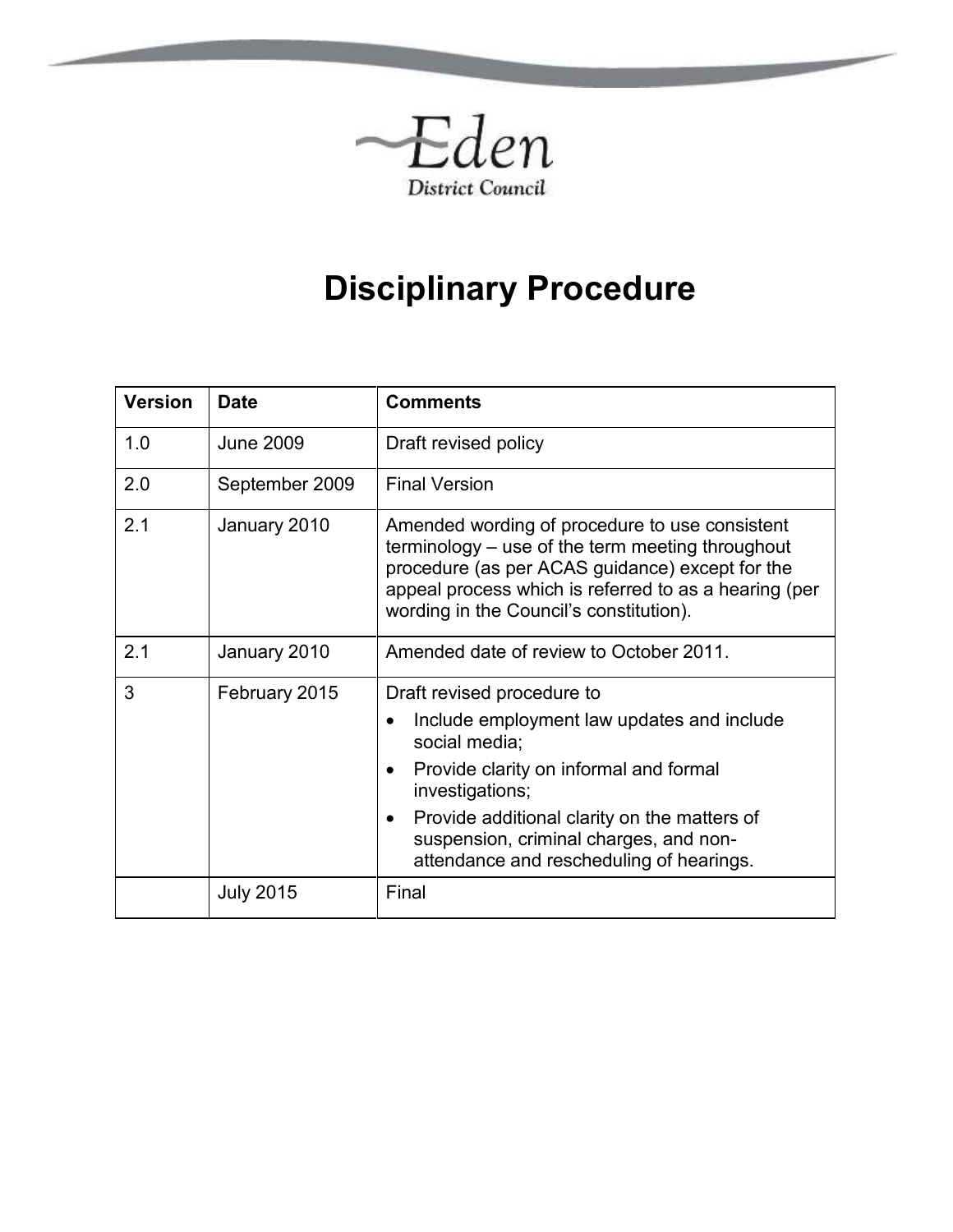# **Contents**

|                   |                                                        |                                          | Page           |
|-------------------|--------------------------------------------------------|------------------------------------------|----------------|
| 1.0               | <b>Introduction</b>                                    |                                          | 3              |
| 2.0               |                                                        | <b>Responsibilities</b>                  |                |
|                   | 2.1                                                    | <b>Employees</b>                         | 3              |
|                   | $2.2^{\circ}$                                          | <b>Managers</b>                          | 3              |
|                   | 2.3                                                    | <b>Human Resources</b>                   | $\overline{4}$ |
|                   | 2.4                                                    | <b>External Support</b>                  | 4              |
| 3.0               | <b>Confidentiality</b>                                 |                                          | 4              |
| 4.0               |                                                        | Investigations                           |                |
|                   | 3.2                                                    | On Receipt of an Allegation              | 4              |
|                   | 3.3                                                    | <b>Formal Investigations</b>             | 5              |
| 5.0               | <b>Suspension</b>                                      |                                          | 5              |
| 6.0               | <b>Criminal Charges and Convictions</b>                |                                          | 6              |
| 7.0               | <b>Notification of a Disciplinary Hearing</b>          |                                          | 6              |
| 8.0               |                                                        | <b>Disciplinary Hearings</b>             |                |
|                   | 8.1                                                    | Non Attendance and Rescheduling Hearings | $\overline{7}$ |
|                   | 8.2                                                    | <b>Disciplinary Hearing Attendees</b>    | $\overline{7}$ |
|                   | 8.3                                                    | Format of the Disciplinary Hearing       | $\overline{7}$ |
| 9.0               |                                                        | <b>Disciplinary Outcomes</b>             | 8              |
| 10.0              | <b>Appeals</b>                                         |                                          | 9              |
| 11.0              | <b>Special Cases</b>                                   |                                          | 10             |
| 12.0              | <b>Representation</b>                                  |                                          | 11             |
| 13.0              | <b>Interpretation and Variation of Procedure</b><br>11 |                                          |                |
| <b>Appendices</b> |                                                        |                                          |                |

No. of Concession, Name of Street, or other

|  | <b>Examples of Disciplinary Offences</b> |  |
|--|------------------------------------------|--|
|--|------------------------------------------|--|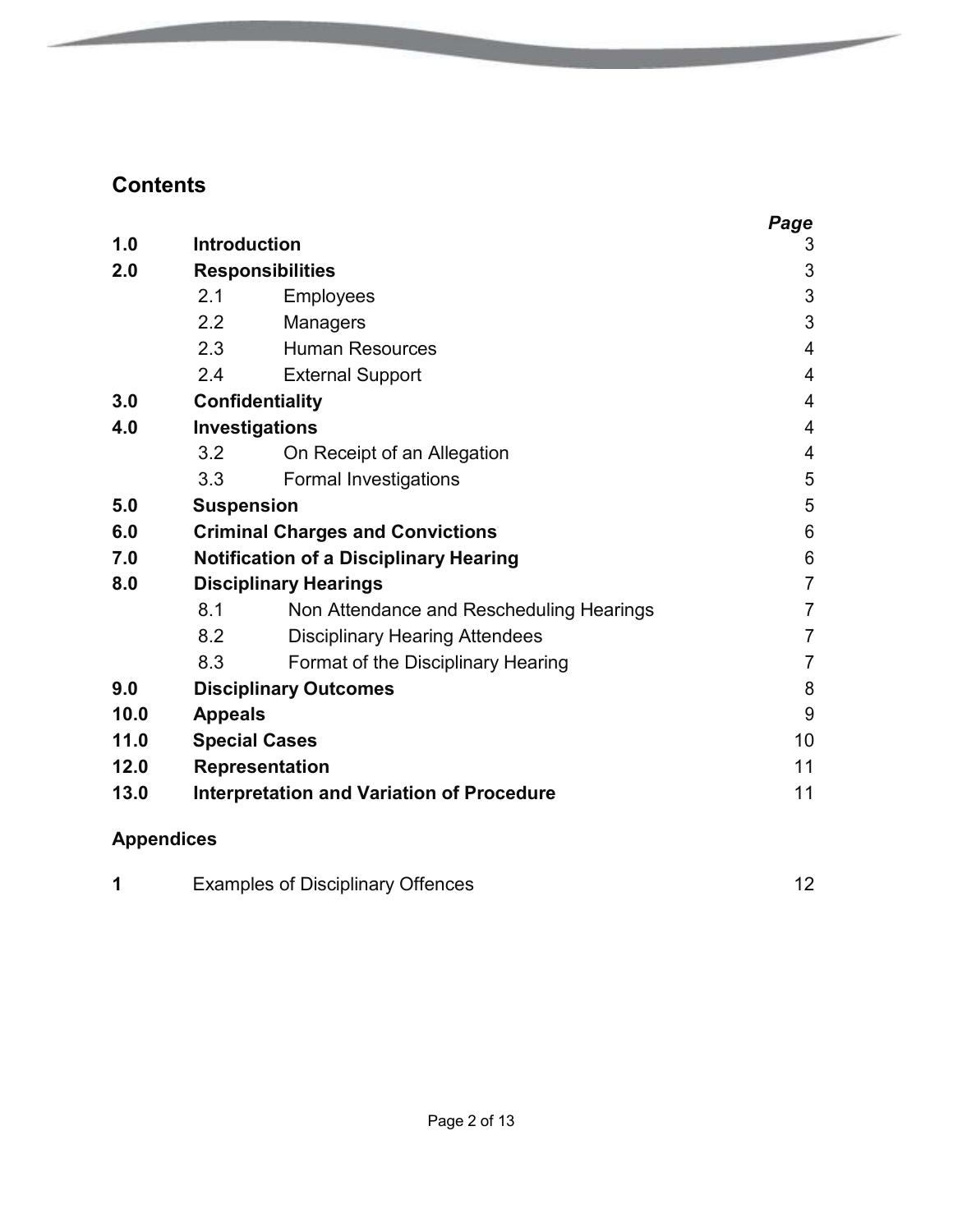# **1. Introduction**

- 1.1. This procedure covers the management of disciplinary situations that arise at Eden District Council.
- 1.2. It is not possible to define all acts of misconduct and unacceptable behaviour that could lead to disciplinary action. However, Appendix A provides some examples of acts that may be deemed to be misconduct and gross misconduct. The list is not exhaustive.
- 1.3. Managers should ensure that all employees are informed of the Council's Disciplinary Procedure at induction along with service specific issues. Generally, the test of reasonableness in the circumstances will apply before any disciplinary action is taken. The following question should be asked: 'Would a reasonable person be aware that disciplinary action would result from a certain act or omission?'
- 1.4 Misconduct is any type of behaviour or conduct at work that falls below the standard required by the Council, or is in breach of any Council rule or policy. Where an employee fails to meet the required standard as a result of his/her carelessness, negligence or lack of effort, this could be regarded as misconduct on the basis that such behaviour is within the employee's control. This is different from a capability matter, where no matter how hard the employee tries; s/he is unable to perform their post to the standard required by the Council. Capability issues will be dealt with through the Council's Capability Procedure.

## **2. Responsibilities**

#### 2.1. **Employees**

- 2.1.1. Employees are responsible for understanding the required standards of behaviour and conduct required of them, and adhering to these at all times.
- 2.1.2. Employees are expected to engage positively in the disciplinary process, whether as the subject of the process or as a witness.

#### 2.2. **Managers**

- 2.2.1. Managers are responsible for monitoring conduct and behaviour within their team.
- 2.2.2. Under usual circumstances, managers are responsible for taking appropriate informal and formal action to ensure the standards of the Council are maintained within their team, undertaking investigations, disciplinary hearings and/or appeal hearings as appropriate. However, there may be occasions where another nominated officer will undertake these duties and the Council reserves the right to nominate an individual of their choosing for this purpose.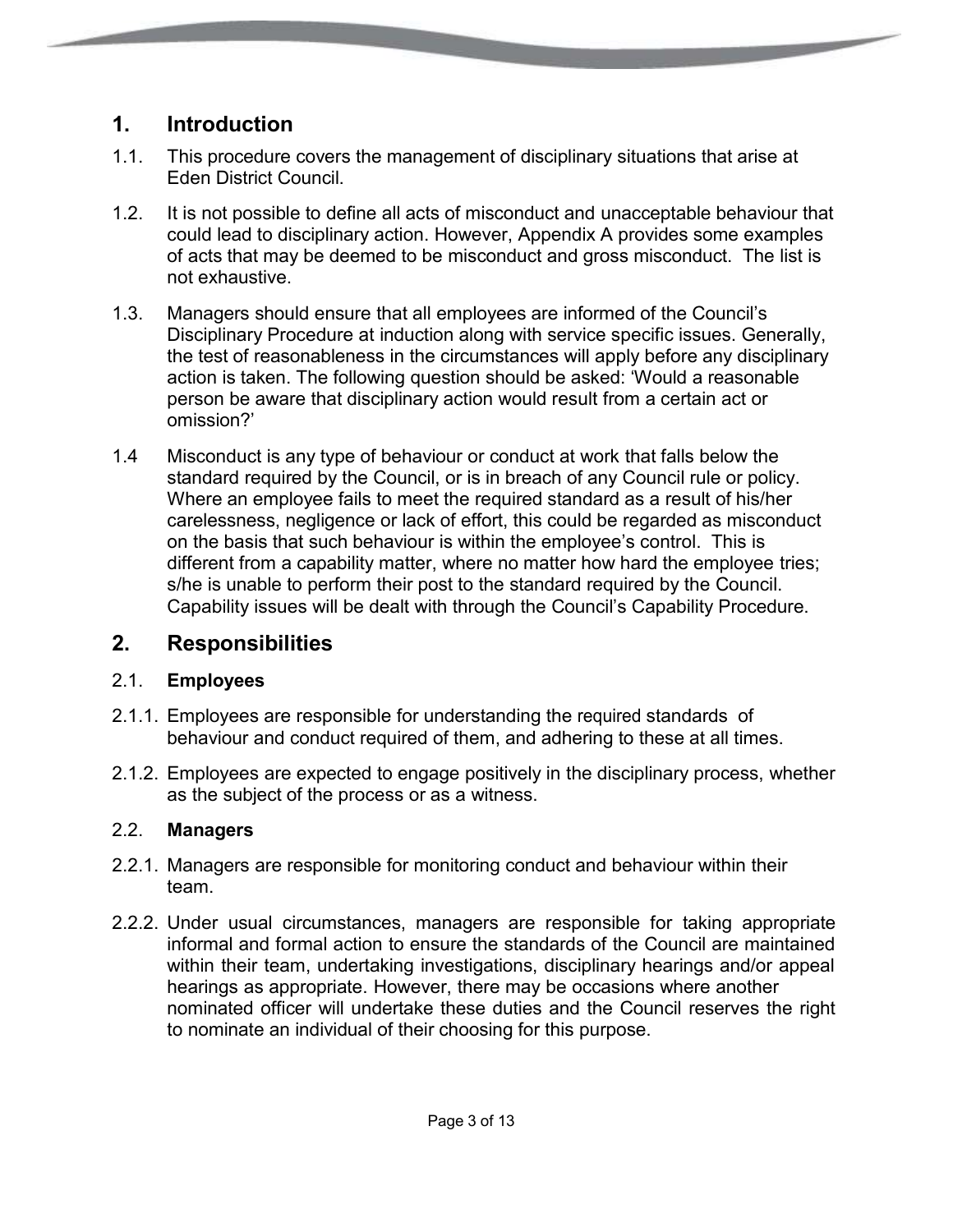2.2.3. Managers are responsible for seeking advice and guidance from the HR team where necessary to ensure that each case is dealt with appropriately. This will also help to ensure that all employees are treated fairly and consistently.

#### 2.3. **Human Resources**

- 2.3.1. The Human Resources team is responsible for ensuring that managers and staff are provided with advice and guidance in relation to the standards of conduct and behaviour expected within the Council.
- 2.3.2. A member of the HR Team will usually be available to provide advice in disciplinary hearings and appeal hearings.
- 2.3.3. The Human Resources Team will be responsible for monitoring the implementation of the guidance and reviewing the Policy and associated guidance periodically to reflect changes in legislation and/ or best practice.

#### 2.4. **External Support**

2.4.1. On occasions it may be necessary to engage the services of external support in relation to this procedure. This may be where specialist knowledge is required or in order to ensure the matter is progressed in a timely manner. Examples of this include engaging an external Investigating Officer or using a colleague from another local authority or partner organisation to sit on a disciplinary panel.

#### **3. Confidentiality**

- 3.1. The Council aims to deal with disciplinary matters sensitively and with due respect for the privacy of any individuals involved.
- 3.2. Individuals involved in the disciplinary process (including witnesses and those accompanying colleagues) are asked to respect the confidentiality of the process and must not make electronic recordings of any meetings or hearings they attend.

#### **4. Investigations**

4.1. The aim of any investigation is to establish a fair and balanced view of the facts in relation to disciplinary allegations, before deciding whether a disciplinary hearing is required.

#### 4.2. **On Receipt of an Allegation**

- 4.2.1. When a disciplinary allegation arises, it is important for the manager of the employee who is the subject of the allegations, or another nominated officer, to determine whether a formal investigation is required.
- 4.2.2. The approach to determining whether a full investigation is required may differ depending on the circumstances of the case. Where an allegation of serious misconduct such as theft, fraud, bullying or harassment has been made, it would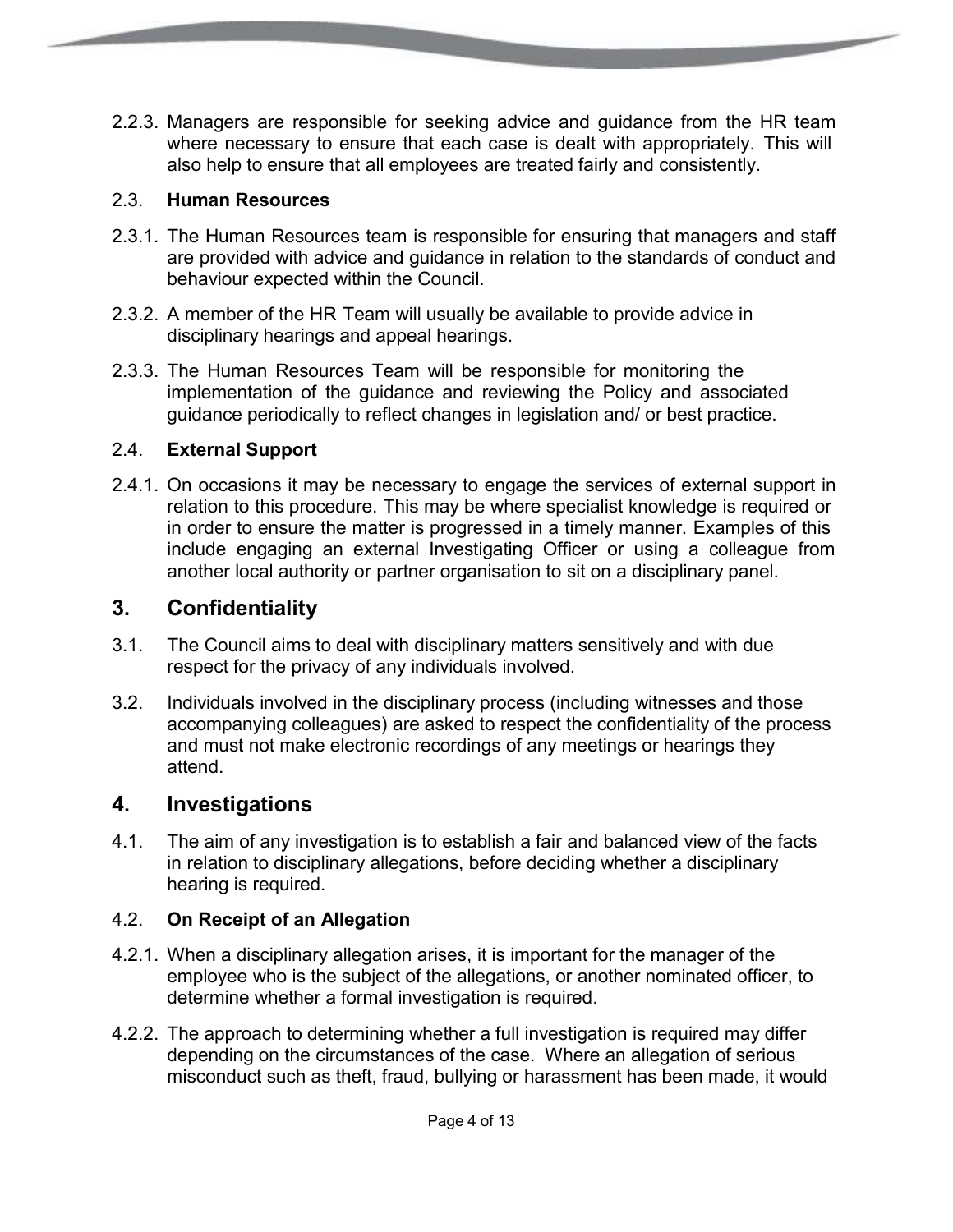be usual for the matter to proceed straight to a formal investigation. However, where the allegation is less serious and/or the matter would benefit from further clarity, it may be appropriate for an initial fact-finding exercise to be conducted.

- 4.2.3. As a minimum, it would be usual for the employee who is the subject of the allegation to be informed of the allegation made against them and provided with clarity on how the matter will proceed.
- 4.2.4. Where an employee is called to an initial fact-finding meeting, s/he would not usually have the right to be accompanied to an informal investigatory meeting.
- 4.2.5. Where an initial fact-finding exercise suggests the matter does not require formal investigation, it would be usual for the manager/nominated officer to provide this feedback to the complainant and, where appropriate, take further steps to resolve the matter. In some cases, the grievance procedure may be appropriate, as may be the offer of mediation.

#### 4.3. **Formal Investigations**

- 4.3.1. Should a formal investigation be required, the line manager or another nominated officer will act as the Investigating Officer. As part of the investigation, the Investigating Officer will collect any evidence that may be presented at a disciplinary hearing, which may include interviewing relevant witnesses.
- 4.3.2. Employees who are required to attend a formal investigatory meeting will be able to be accompanied to the meeting by a work colleague or a Trade Union representative. If an employee chooses to be accompanied, their companion can make representations to the hearing and ask questions, request adjournments and confer with the employee, however they will not be permitted to answer questions on behalf of the employee.
- 4.3.3. A written account of any formal interviews will be made. These will be shared with the employee and an attempt to seek agreement on the accuracy of the written account will be made.
- 4.3.4. Following completion of the investigation, the Investigating Officer will compile a summary of their findings together with a recommendation to a senior manager who will consider whether there is a disciplinary case to answer.

## **5. Suspension**

- 5.1. Should a formal investigation be required, the matter of suspension will be considered. Whilst suspension is not always necessary, a very serious allegation, particularly one that might lead to dismissal, may warrant a brief period of suspension with pay whilst an investigation is undertaken.
- 5.2. The act of suspension is not a disciplinary sanction and it does not imply that a decision has already been made about the allegations.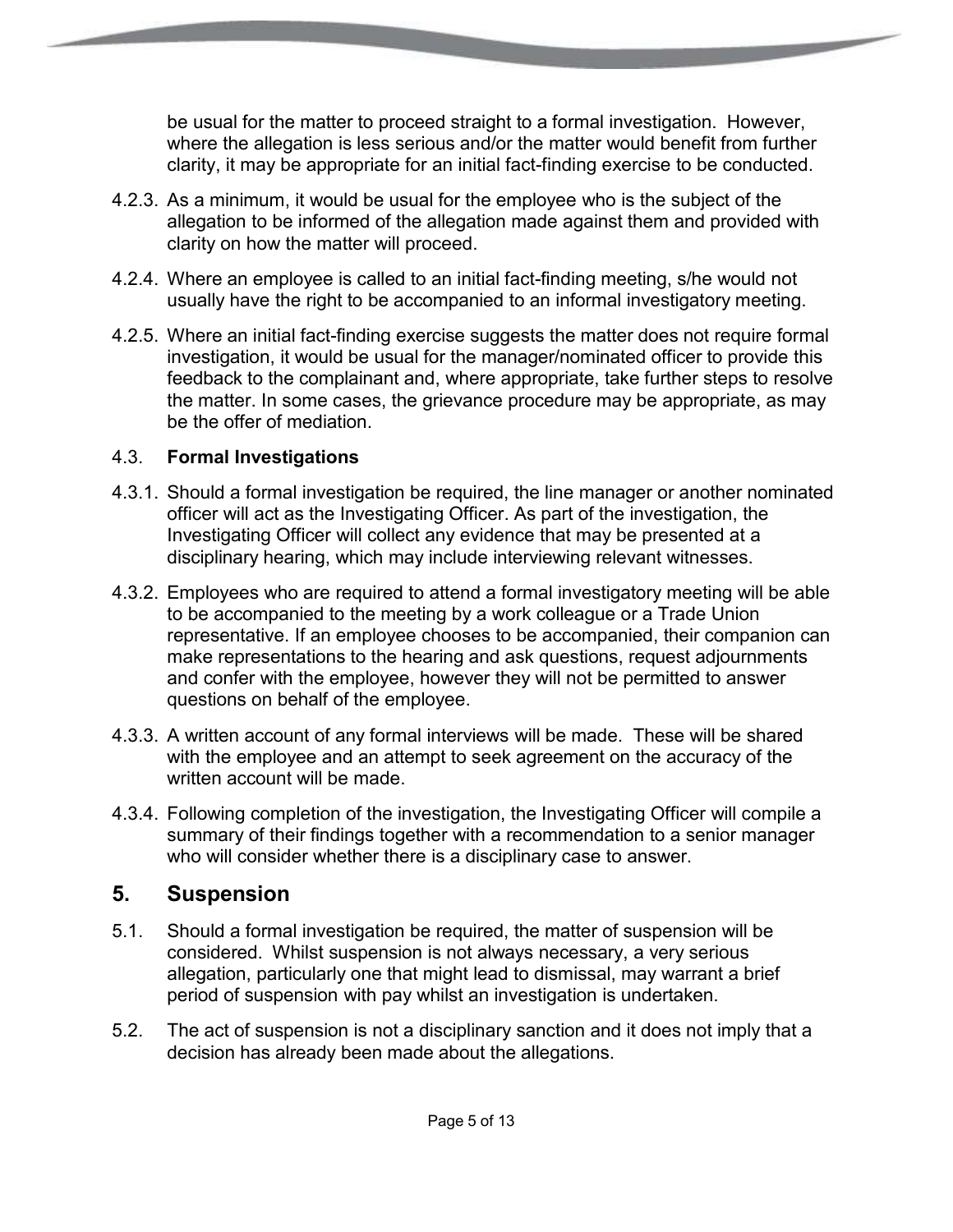5.3. If suspension is used, the employee will be issued with a letter detailing the conditions of the suspension within one working day of it taking place.

# **6. Criminal Charges and Convictions**

- 6.1. If an employee is charged with, or convicted of a criminal offence this is not normally in itself reason for disciplinary action. Consideration needs to be given to what effect the charge or conviction has on the employee's suitability to do the job and their relationship with their employer, work colleagues and customers.
- 6.2. Where the conduct of an employee is subject to a criminal investigation, charge or conviction, the Council will investigate the facts before deciding whether disciplinary action is appropriate.
- 6.3. The Council will not usually wait for the outcome of any prosecution before deciding what action, if any, to take. Where an employee has been advised not to attend a disciplinary hearing or say anything about a pending criminal matter, the Council may have to take a decision based on the available evidence.
- 6.4. A criminal investigation, charge or conviction relating to conduct outside work may be treated as a disciplinary matter if the Council considers that it relevant to an individual's employment.

# **7. Notification of a Disciplinary Hearing**

- 7.1. If following the investigation, it is decided that there is a disciplinary case to answer; the employee will be notified of this in writing by their line manager/Human Resources. The letter will contain sufficient information about the alleged misconduct and its possible consequences to enable the employee to prepare to answer the case at a disciplinary hearing. The employee will be entitled to receive copies of any evidence that is to be used in the case, for example, policy statements, minutes of any formal investigatory meetings, a copy of the investigatory report, written/photographic, or witness statements with the notification letter.
- 7.2. The notification letter will also outline the time and venue of the disciplinary hearing, the members of the panel who will hear the case and of the employee's right to be accompanied by a Trade Union representative or work colleague. The employee will be provided with at least 5 working days notice of the disciplinary meeting. In circumstances where the potential outcome of a case could be gross misconduct, it is possible for the relevant parties to agree to extend the minimum notice to 10 working days.
- 7.3. On receipt of the letter of notification of the hearing, if the employee intends to present any supporting documentation/witness statements these must be presented to one of the named panel members in advance of the meeting.
- 7.4. If the employee would like a witness(es) to attend the meeting in response to their case it is their responsibility to contact the witness(es) and to inform them of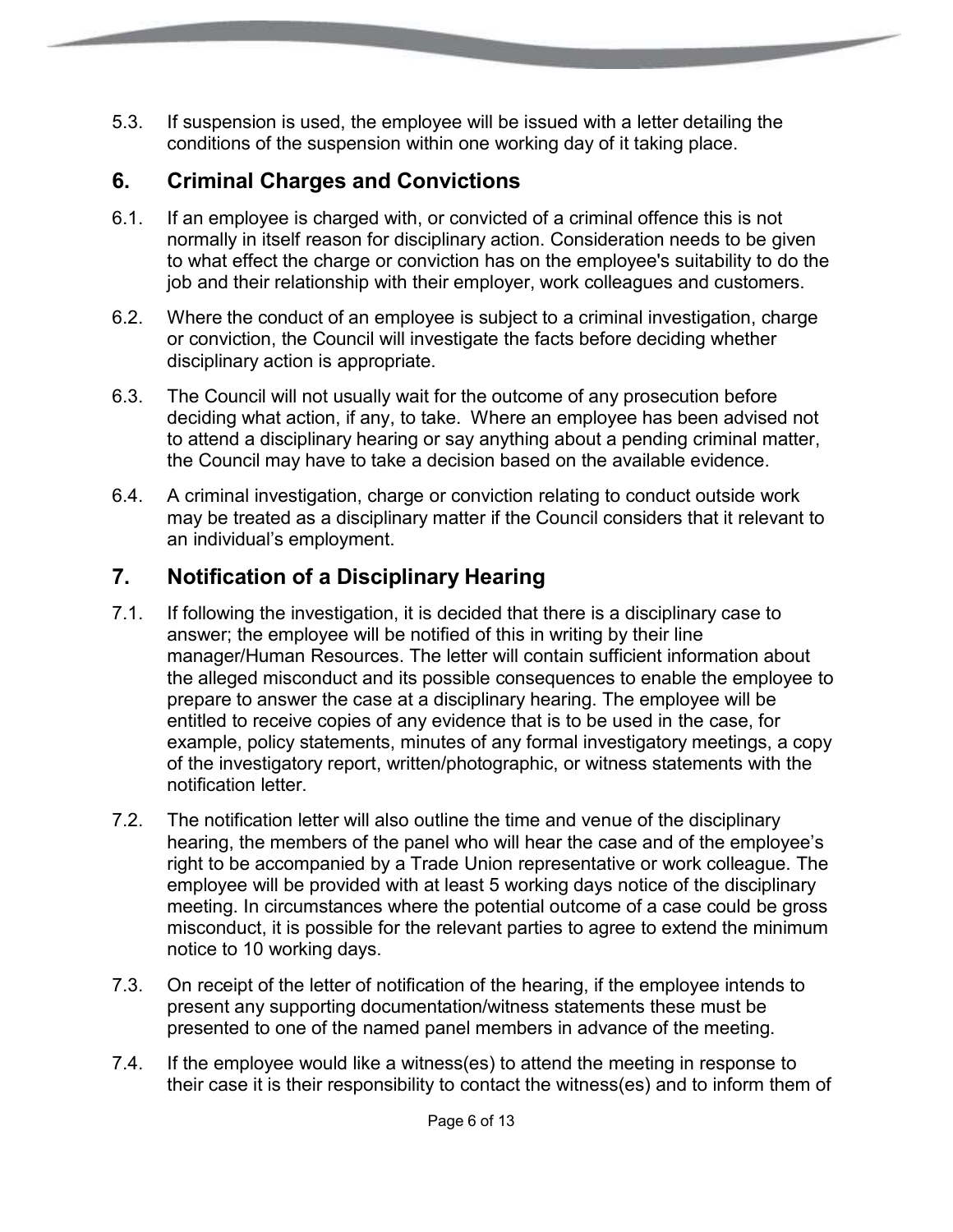the date, time and venue of the disciplinary meeting. (If you are a witness who has been called to a meeting you should approach your manager at the earliest opportunity to request the time off to attend).

# **8. Disciplinary Hearings**

#### 8.1. **Non Attendance and Rescheduling Hearings**

- 8.1.1. Employees should make every effort to attend a disciplinary hearing if required. If an employee is unable to attend an arranged hearing they should inform Human Resources in advance as soon as possible.
- 8.1.2. If failure to attend is due to circumstances outside the employee's control and unforeseeable at the time the hearing was arranged, it will be re-arranged.
- 8.1.3. If the employee fails to attend the re-arranged meeting without good reason, a decision may be taken in their absence on the basis of the evidence that is available. The employee will be informed in writing of the outcome of the meeting within two working days of the meeting.
- 8.1.4. Failure to attend a disciplinary hearing without good reason, or persistently being unable to attend (eg. for health reasons) may result in the Council taking a decision based on the available evidence.

#### 8.2. **Disciplinary Hearing Attendees**

- 8.2.1. Those present at the disciplinary hearing will normally be:
	- The panel members hearing the case (two independent parties who have not been previously involved with the case, ie a Manager with the delegated powers to issue disciplinary action, and a Human Resources representative);
	- Investigating Officer this is the officer who has carried out the investigation and who will present the case;
	- The employee (who is the subject of the disciplinary allegations);
	- The employee's companion (a work colleague or a Trade Union representative).
	- Any relevant witnesses (from either the employer's or the employee's side).
	- A note-taker (person nominated from the employer's side to make notes of the meeting as a record of the proceedings).

## 8.3. **Format of the Disciplinary Hearing**

8.3.1. The disciplinary hearing will consider the allegations made against an employee and the evidence that has been gathered by the Investigating Officer. The employee will be given the opportunity to respond to the allegations and present their own evidence.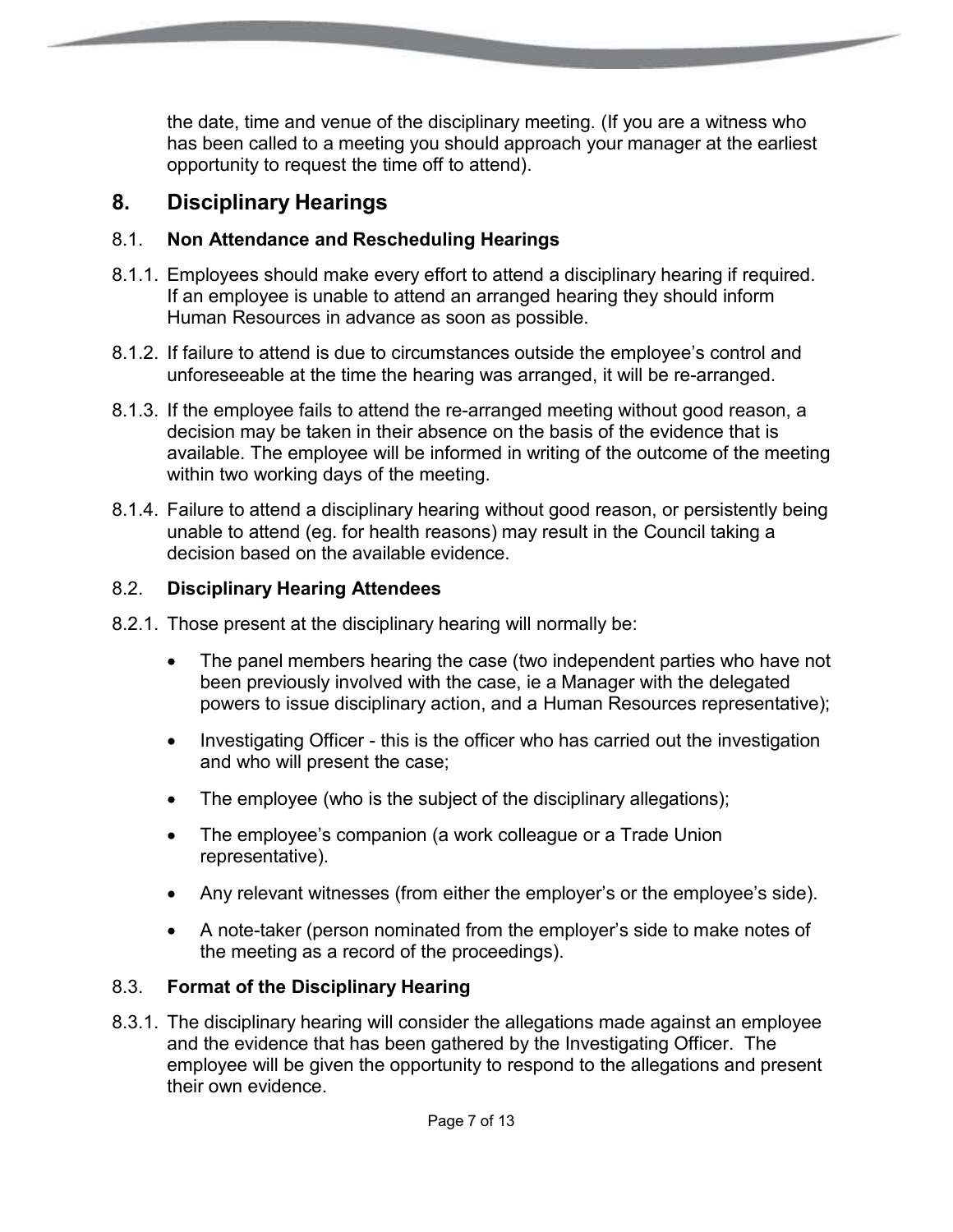- 8.3.2. If an employee chooses to be accompanied to the hearing, their companion can make representations to the hearing and ask questions, request adjournments and confer with the employee, however they will not be permitted to answer questions on behalf of the employee.
- 8.3.3. Where witnesses are required to attend the hearing, the employee will be given the opportunity to respond to any information given by a witness, but will not normally be permitted to cross-examine witnesses unless in exceptional circumstances, where the Council decides that a fair hearing could not be held otherwise.
- 8.3.4. The Council may adjourn a disciplinary hearing in order to carry out further investigations, such as re-interviewing witnesses in light of new points raised during the disciplinary hearing by the employee. In such situations, the employee will be given reasonable opportunity to consider any new information before the hearing is reconvened.
- 8.3.5. After the Panel has heard the case they will adjourn to decide whether or not disciplinary or any other action is justified. This decision will usually be reached immediately following the meeting or within two working days of the meeting. In normal circumstances, the hearing will be reconvened so that the Panel can inform the employee of its decision in person. If this is not practicable, the employee will be notified of the decision in writing. In all cases, the employee will receive written confirmation of the decision, usually within 5 working days of the hearing.

# **9. Disciplinary Outcomes**

9.1. The range of disciplinary outcomes is set out below. No penalty will be imposed without a hearing. The Council aims to treat employees fairly and consistently, and a penalty issued to another employee for similar misconduct will usually have been taken into account but should not be taken as a precedent. Each case will be assessed on its own merits.

#### o **Allegation is not upheld**

The panel may conclude that the employee has provided an adequate explanation, or there is insufficient evidence to support the allegation that has been made and therefore no disciplinary action will be taken.

#### o **Stage 1 - Written Warning**

Where misconduct is confirmed and there are no active disciplinary warnings on the employee's file, a written warning will be issued. The warning will set out the nature of the misconduct and the change in behaviour required (with timescale).

A further act of misconduct within the next 6 months would normally result in a final written warning. The written warning will remain current and on file for the purposes of disciplinary for 6 months.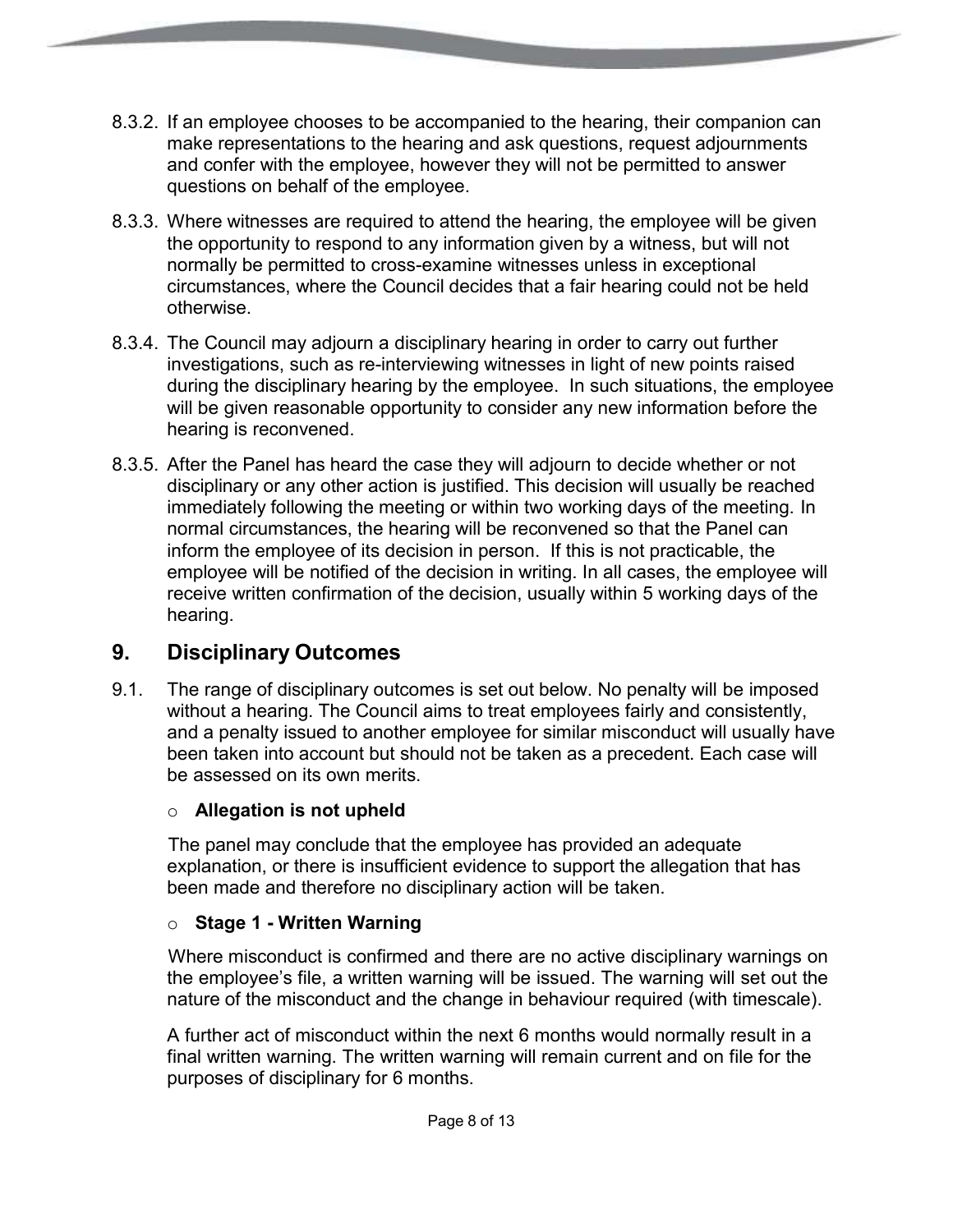#### o **Stage 2 - Final Written Warning**

A final written warning may be issued where misconduct has been confirmed and there is already an active warning on the employee's file. Alternatively, if an employee's first misconduct is sufficiently serious, it may be appropriate to move directly to a final written warning. This might occur if the employee's actions have had, or are liable to have, a serious or harmful impact on the Council.

The final written warning will set out the nature of the misconduct and the change in behaviour required (with timescale). The final written warning will remain current and on file for disciplinary purposes for 12 months and the employee will be informed that should there be no improvement or change of behaviour in the required timescale they may be subject to a further hearing which may result in dismissal.

#### o **Dismissal**

If conduct is still unsatisfactory and the employee fails to reach a reasonable standard, or in the case of gross misconduct, dismissal will normally result. Only a Chief Officer or their nominated representative can dismiss. The employee will be provided, as soon as possible, with written reasons for the dismissal, the date on which employment will terminate, the appropriate period of notice and the right of appeal.

In some cases the Panel may use its discretion to consider alternatives to dismissal, such as demotion, transfer to another job or section, loss of seniority or reduction in pay. These will usually be accompanied by a final written warning.

## **10. Appeals**

- 10.1. Where an employee feels that disciplinary action taken against them is wrong or unjust they have the right to appeal against the decision. In these circumstances the employee should write to the Panel who heard the case within 10 working days of receiving the written notification of the outcome of the disciplinary meeting.
- 10.2. The written notice of appeal must clearly state the grounds on which the appeal is being lodged.
- 10.3. Appeals will usually be heard by an appeals panel within 30 working days of the receipt of the appeal being received.
- 10.4. The employee will be given notice in writing at least 5 working days in advance of the time and place of the hearing.
- 10.5. Any extension on the time frames in Sections 9.3 and 9.4 must be agreed in advance by both parties.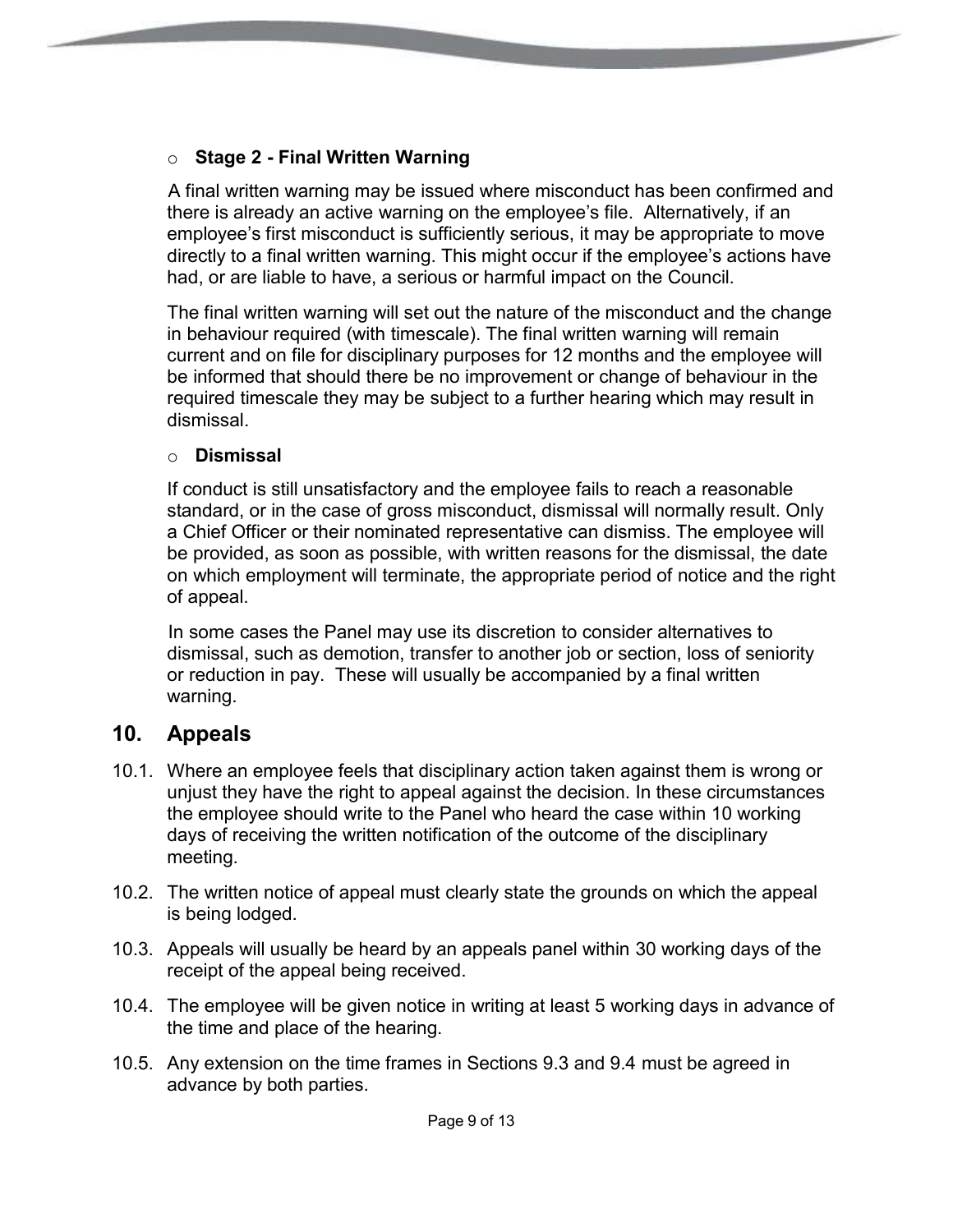- 10.6. The principles relating to non-attendance and rescheduling of hearings, as detailed in Section 7.1 of this procedure, will also apply to appeal hearings.
- 10.7. Where the disciplinary sanction being appealed is short of dismissal, the panel will consist of a manager who has had no prior involvement in the case, and an HR representative.
- 10.8. Where the disciplinary sanction being appealed is dismissal, the Appeals Panel will consist of a sub-committee of the Human Resources and Appeals committee. A sub-committee is made up of three members of the full committee. A member of the HR and Appeals committee would not normally be selected if they have any prior involvement with the case.
- 10.9. The employee may be accompanied to the appeal hearing by a work colleague or a Trade Union representative. If an employee chooses to be accompanied to the appeal hearing, their companion can make representations to the hearing and ask questions, request adjournments and confer with the employee, however they will not be permitted to answer questions on behalf of the employee.
- 10.10.At the appeal hearing all parties (ie the individual who is appealing against the action taken against them and the officer who is presenting the management case) have the opportunity to state their case, call witnesses and to ask questions of each other and his/her witnesses. The panel may also ask questions to anyone involved in the hearing.
- 10.11. Once they have heard the case, the panel may make the following range of decisions.
	- to dismiss the appeal; or
	- to allow the appeal; or
	- allow the appeal and substitute a different warning (greater or lesser).
- 10.12. There is no further right of internal appeal against the decision of the Appeals Panel.

## **11. Special Cases**

- 11.1. Where disciplinary action is being considered against an employee who is a Trade Union representative, the normal disciplinary procedure should be followed. Depending on the circumstances, however, it is advisable to discuss the matter at an early stage with an official employed by the union, after obtaining the employee's agreement.
- 11.2. Where an employee raises a grievance during a disciplinary process the disciplinary process may be temporarily suspended in order to deal with the grievance. Where the grievance and disciplinary cases are related it may be appropriate to deal with both processes concurrently.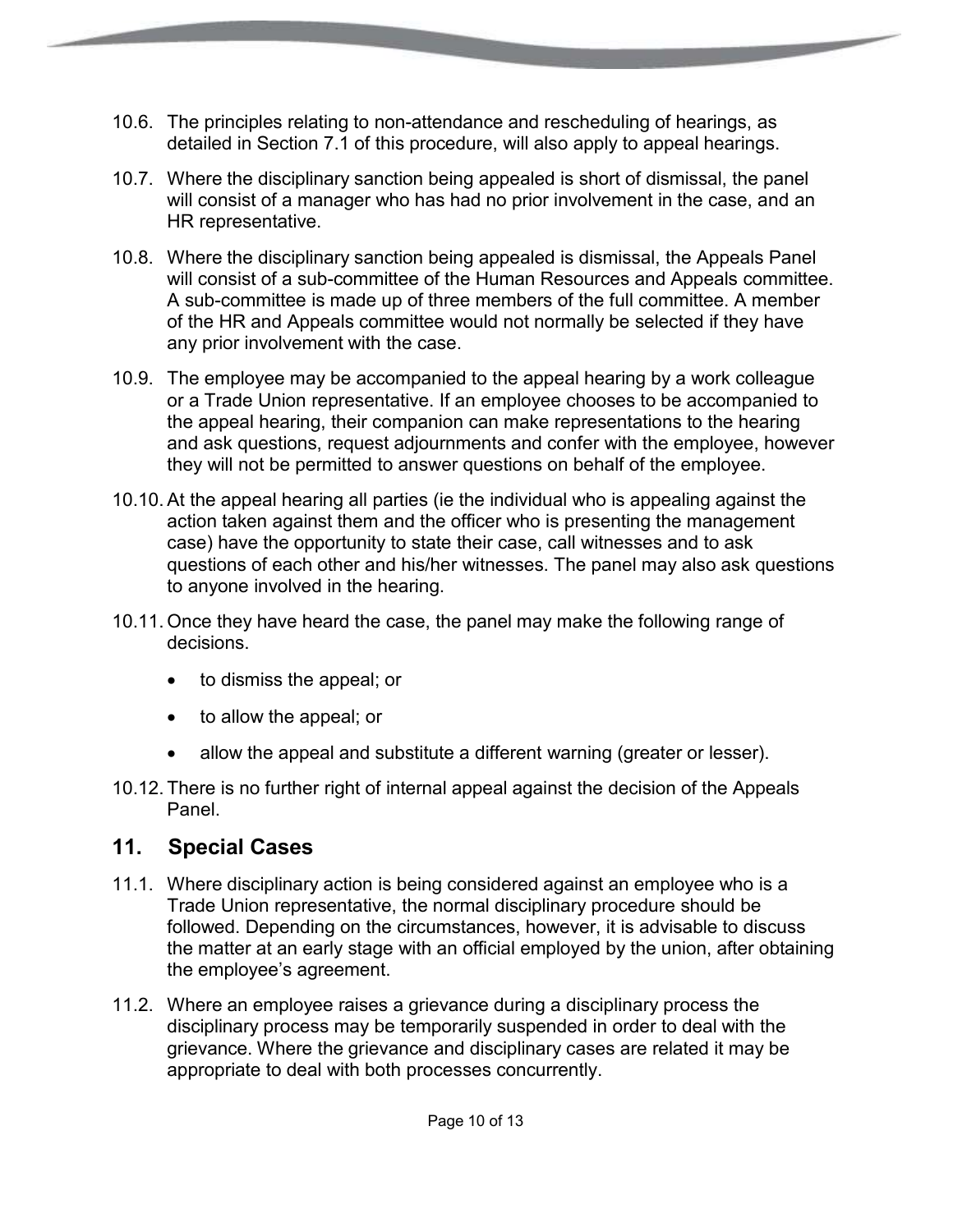#### **12. Representation**

12.1. As confirmed throughout the Procedure, employees may be represented at formal meetings and appeals by a Trade Union representative or a work colleague.

**Communication** 

## **13. Interpretation and Variation of Procedure**

- 13.1. Any questions as to the interpretation of this policy shall be referred to the Human Resources Manager.
- 13.2. This procedure will be periodically reviewed or revised to reflect changes in relevant legislation and best practice.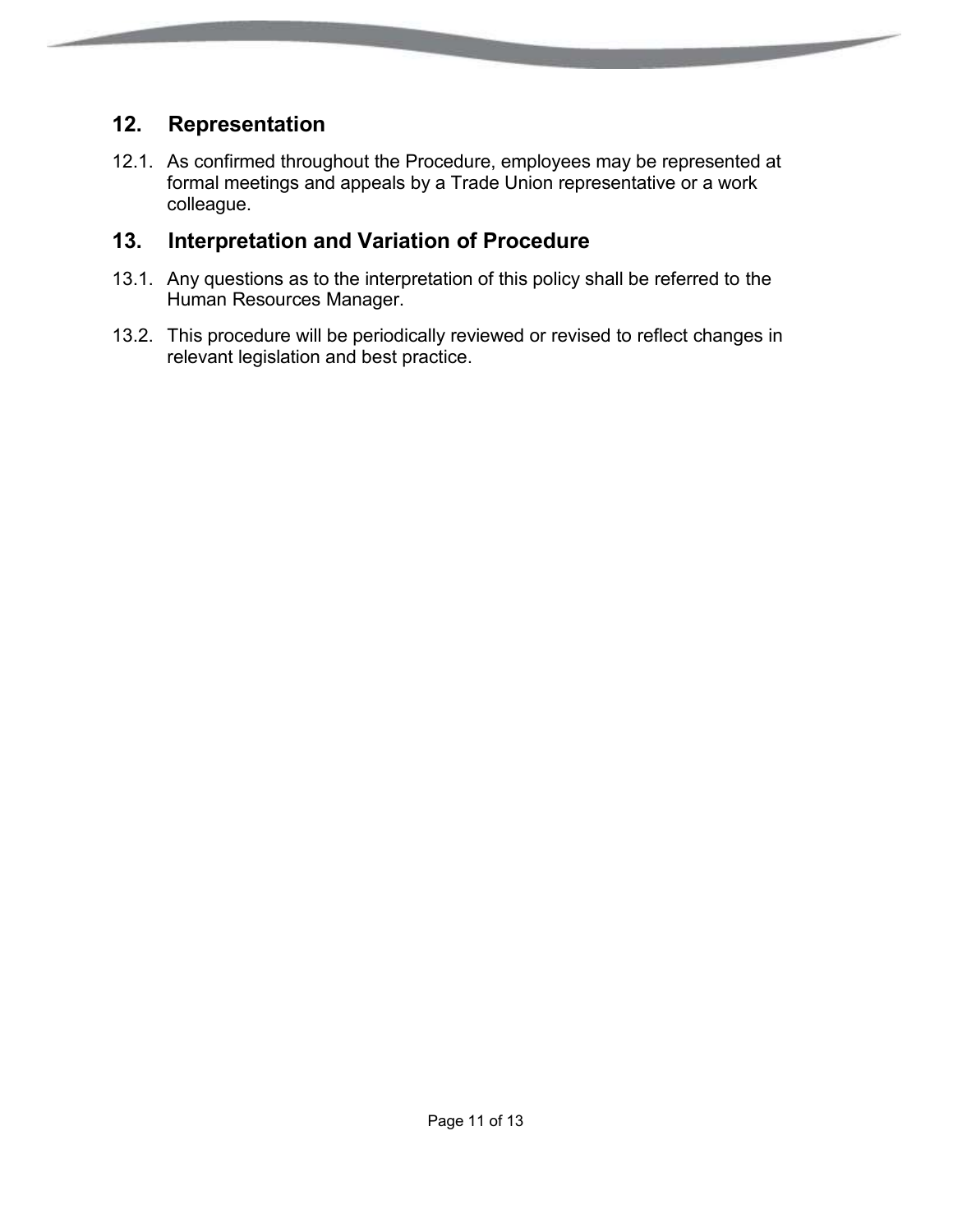#### **Appendix 1**

# **Examples of Disciplinary Offences**

(please note that this list is not exhaustive):

- Undeclared acceptance of gifts, presentations and awards;
- Undisclosed pecuniary interest in the Council's contracts;
- Unauthorised action on behalf of the Council or service;
- Public criticism of the Council's decisions and/or activities connected with the employee's own work;
- Disobedience to orders (ie. when an employee without sufficient cause disobeys, omits or neglects to carry out a lawful order whether in writing or not) including failure to observe operational regulations and policies;
- Abuse of authority and/or where an employee's conduct towards a fellow employee or a member of the public is oppressive, abusive or disrespectful;
- Unauthorised employment (ie. engaging in unauthorised employment during hours when contracted to work for the Council, or engaging in employment during off-duty hours which is detrimental to the interests of the authority);
- Misconduct, in relation to official documents (ie when an employee without sufficient cause destroys or mutilates any record or document made, kept or required for the purposes of the Council, or alters, erases or adds to any entry in such a record or document);
- Improper disclosure of information, including the breach of the Data Protection Act;
- Sleeping on duty;
- Unauthorised use of the Council's equipment;
- Smoking within designated no smoking areas, including Council property or on Council owned premises, or vehicles;
- Unauthorised absence or abuse of the sickness scheme.

Examples of acts that could be deemed to be **gross misconduct**:

- Wilful breaches of safety rules.
- Conviction of a criminal offence related to, or liable to have a seriously adverse effect on the work of the employee or other employees, or the credibility of the Council.
- Theft, fraud or dishonesty.